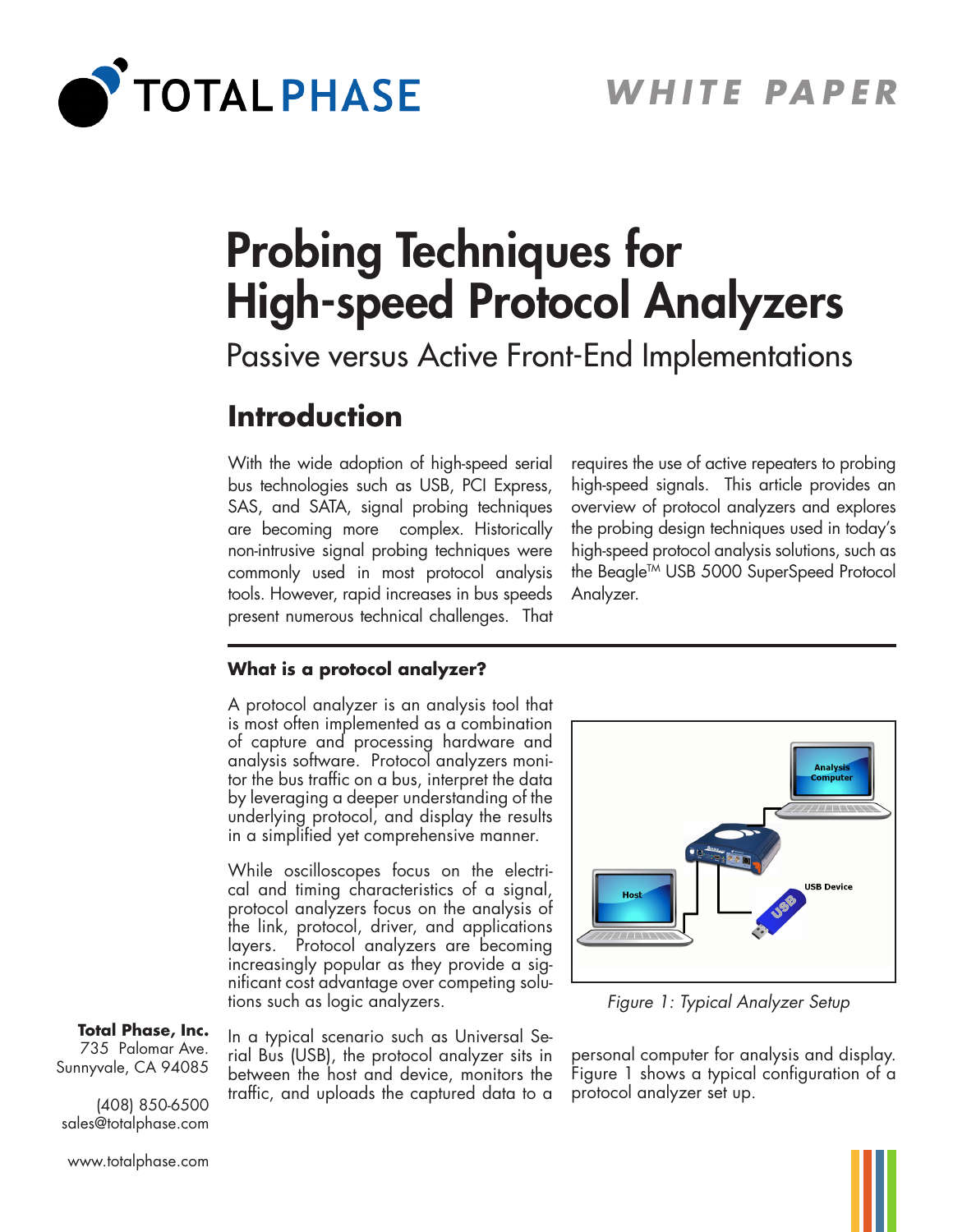# **Protocol Analyzer Building Blocks**

The core components of a protocol analyzer include (Figure 2):

- 1. Front-end: Serves as the primary interface of the analyzer hardware and the signals being probed. It samples the signals and converts them into a digital data stream for the protocol processing engine.
- 2. Protocol Packetizer: Leverages protocol specific data matching algorithms to organize the incoming data stream into protocol-specific packets. It also stores them in the on-board memory.
- 3. Hardware trigger and/or filter: Matches the protocol packets against preset or user-definable patterns and takes the appropriate action.
- 4. On board memory: Some protocol analyzers do not require on-board memory and simply stream the data to the analysis PC. Most high-speed protocol analyzers require large on-board memory to store the processed protocol packets.
- **5. Upload interface:** Provides the interface between the protocol analyzer and the analysis PC. It reads the data from the on-board memory and uploads it to the analysis PC for processing and display.

# **Front-End Implementations in Protocol Analyzers**

The primary role of the analyzer's front-end is to serve as the primary interface to the signal being probed, with minimal affect on the signals' electrical or logical characteristics. In addition, it provides a mechanism for signal capture and time synchronization with the protocol packetizer. With the wide adoption of high-speed serial bus technologies such as USB, PCI Express, SAS, and SATA, the front-end implementation has played a pivotal role in protocol analyzers. In these scenarios, the front-end translates the analog signal from the serial domain into the digital data stream to be consumed by the protocol packetizer. The rapid increase



*Figure 2: Protocol Analyzer Block Diagram*

in bus speeds presents significant challenges in probing and capturing high-speed serial buses.

There are benefits and trade-offs to consider when using different implementation techniques in designing the front-end for a SuperSpeed USB 3.0 protocol analyzer. The most common techniques used for tapping the signal/bus under test include:

- High-impedance, non-intrusive tap
- Active repeater

Designing a non-intrusive tap for high-speed serial buses is becoming more difficult and cost prohibitive. The increase in the Super-Speed USB signal speeds, reduced bus voltage swing, and noise margin directly contribute to these challenges. Furthermore, as the protocol analyzer sits between the host and the device, the signal integrity can be degraded. Many factors affect signal integrity including the cables, the connectors introduced by the analyzer, and the traces routing the signal from one port to the other on the protocol analyzer itself.

In addition, a high-impedance tap into the analyzer's receiver circuitry can create an impedance mismatch along the signal traces, thereby degrading the signal further. If a 50Ω terminated passive tap is used, the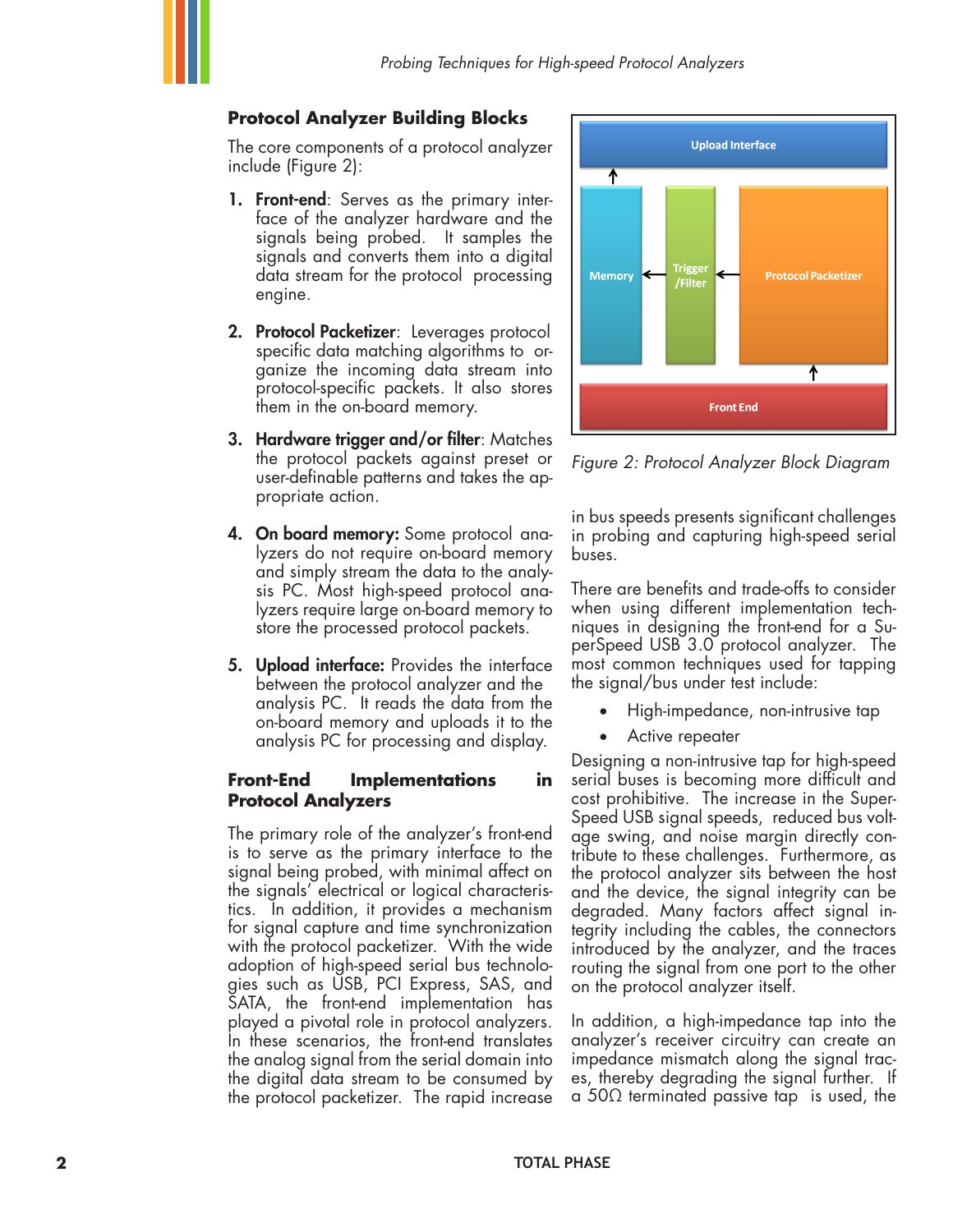signal can be cut by 50%. Figure 3 illustrates a non-intrusive high-impedance tap implementation.



*Figure 3: Non-Intrusive High-Impedance Tap*

In contrast, active repeater-based implementations do not experience the same signal degradation. Figure 4 shows an example of a repeater-based analyzer front-end.



*Figure 4: Active Repeater Tap*

When designing a repeater based tap one must take caution with certain implementations. Some repeater implementations re-transmit the signal on the bus, and also re-time the signal. Re-timing a signal can adversely affect the spread spectrum characteristics of a signal or potentially interfere with the low-level functionality such as bit locking. In addition, a repeater-based implementation should be designed to minimize any signal latency as it may affect the protocol timing.

## **Total Phase Beagle™ USB 5000 Protocol Analyzer Active Repeater Implementation**

The Total Phase repeater-based implementation in the Beagle™ USB 5000 SuperSpeed Protocol Analyzer employs the best of the implementation techniques discussed. The repeater simply buffers the signal, detects whether a signal is above a certain threshold, and then re-transmits a digital 0 or 1 accordingly. The signal is not re-timed; it is sampled and re-transmitted on the same clock. Finally, the front-end of then Beagle USB 5000 analyzer is designed to minimally affect the signal latency introducing approximately 600ps of latency. As a result, neither the protocol nor its timing requirements are affected.

Since the signal is regenerated, it is possible to modify some aspects of the signal to help developers during the validation and debugging processes. The Beagle USB 5000 analyzer allows users to modify three aspects of the signal properties in either the upstream or downstream direction with the Data Center™ Software (Figure 5).

**Output level:** Changes the signal levels sent by the transmitter in the Beagle USB 5000 analyzer. By lowering the output signal level, it is possible to test the sensitivity of the USB 3.0 receiver.

Input Equalization: Used to correct for signal degradation due to transmission through a lossy channel. The equalization is broken up into three stages (short, medium, and long), which represents the size of the discontinuity causing the degradation. The equalization settings can correct for minimum, moderate, or maximum amount of degradation or can be turned off.

**Output Pre-Emphasis:** Intended to address the intersymbol interference (ISI) of highspeed data as it passes through a transmission path. This occurs when the serial stream contains a number of bit times of the same value, then followed by short bit times of the opposite value. The transmission path capacitance is allowed less time to charge